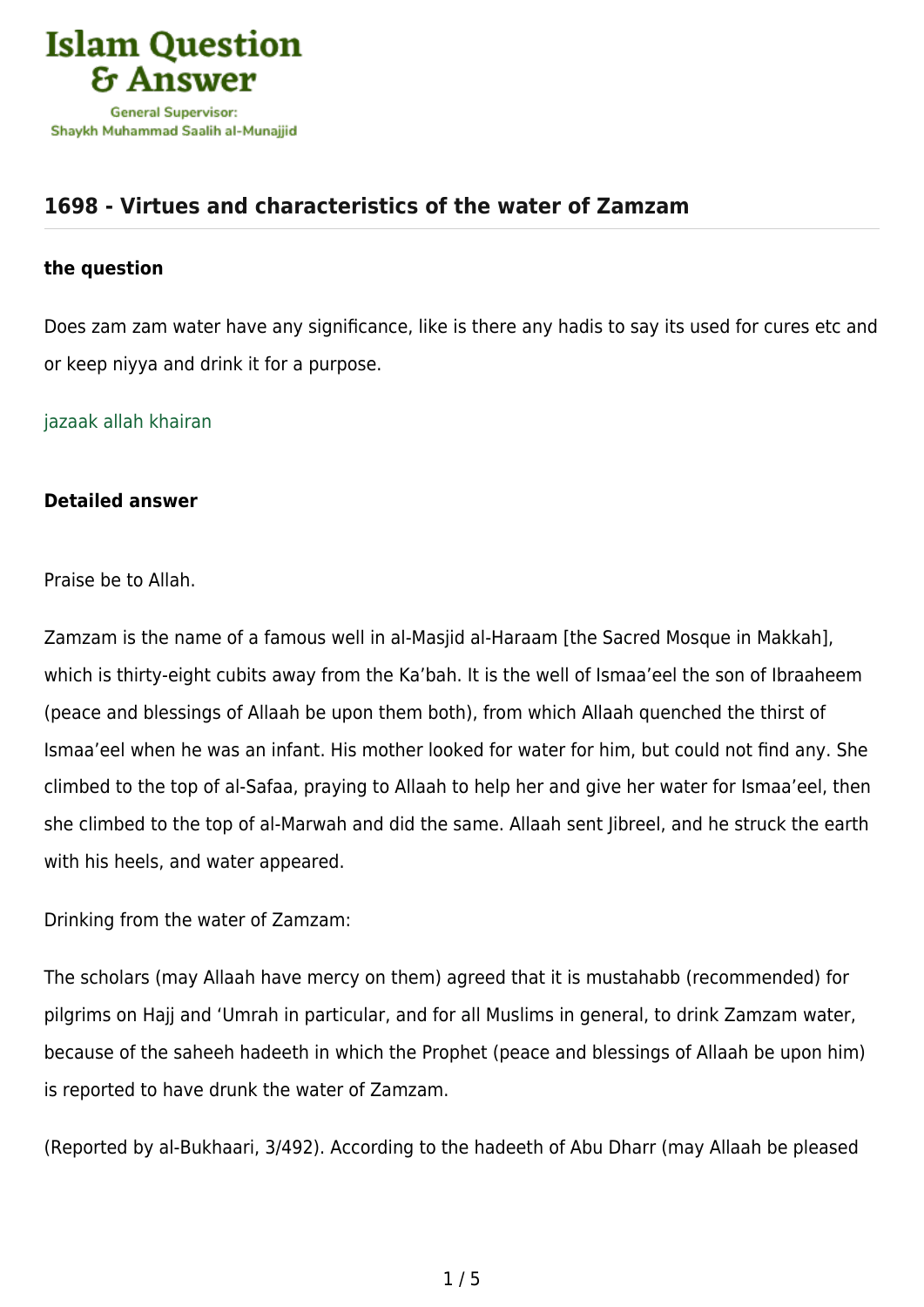

with him), the Prophet (peace and blessings of Allaah be upon him) said concerning the water of Zamzam, "It is a blessing, and it is food that satisfies." (Reported by Muslim, 4/1922). Al-Tayaalisi (61) added, in a version that he narrated: "and a cure for the sick." I.e., drinking the water of Zamzam means that a person does not need to eat, and it will cure his sickness – but this is when he drinks it with faith and sincerity, as proven in the hadeeth of Abu Dharr al-Ghifaari who stayed in Makkah for a month without any nourishment except Zamzam water.

Al-'Abbaas ibn 'Abd al-Muttalib (may Allaah be pleased with him) said: "The people used to compete over Zamzam during the time of Jaahiliyyah. People who had children used to bring them and give them to drink, and this was their early-morning victuals. We used to used to think that it was a help for people who had children." Al-'Abbaas said: "During the Jaahiliyyah, Zamzam was known as Shabaa'ah (satisfaction)."

Al-'Allaamah al-Abbi (may Allaah have mercy on him) said:

"(The water) is for whatever purpose it is drunk for, and Allaah made it food and drink for Ismaa'eel and his mother Haajar."

Ibn al-Mubaarak entered Zamzam and said, "O Allaah, Ibn al-Mu'ammal told me, from Abu'l-Zubayr from Jaabir that the Messenger of Allaah (peace and blessings of Allaah be upon him) said: 'The water of Zamzam is for whatever purpose it is drunk for,' so, O Allaah, I am drinking it (to quench) my thirst on the Day of Resurrection."

The two angels washed the heart of the Prophet (peace and blessings of Allaah be upon him) when he was a child, after they had taken it out, then they put it back. Al-Haafiz al-'Iraaqi (may Allaah have mercy on him) said: "The reason why the Prophet's chest was washed with Zamzam water was to make him stronger so that he could see the kingdom of heaven and earth, and Paradise and Hell, because one of the special qualities of Zamzam is that it strengthens the heart and calms the soul. The report about the chest of the Prophet (peace and blessings of Allaah be upon him)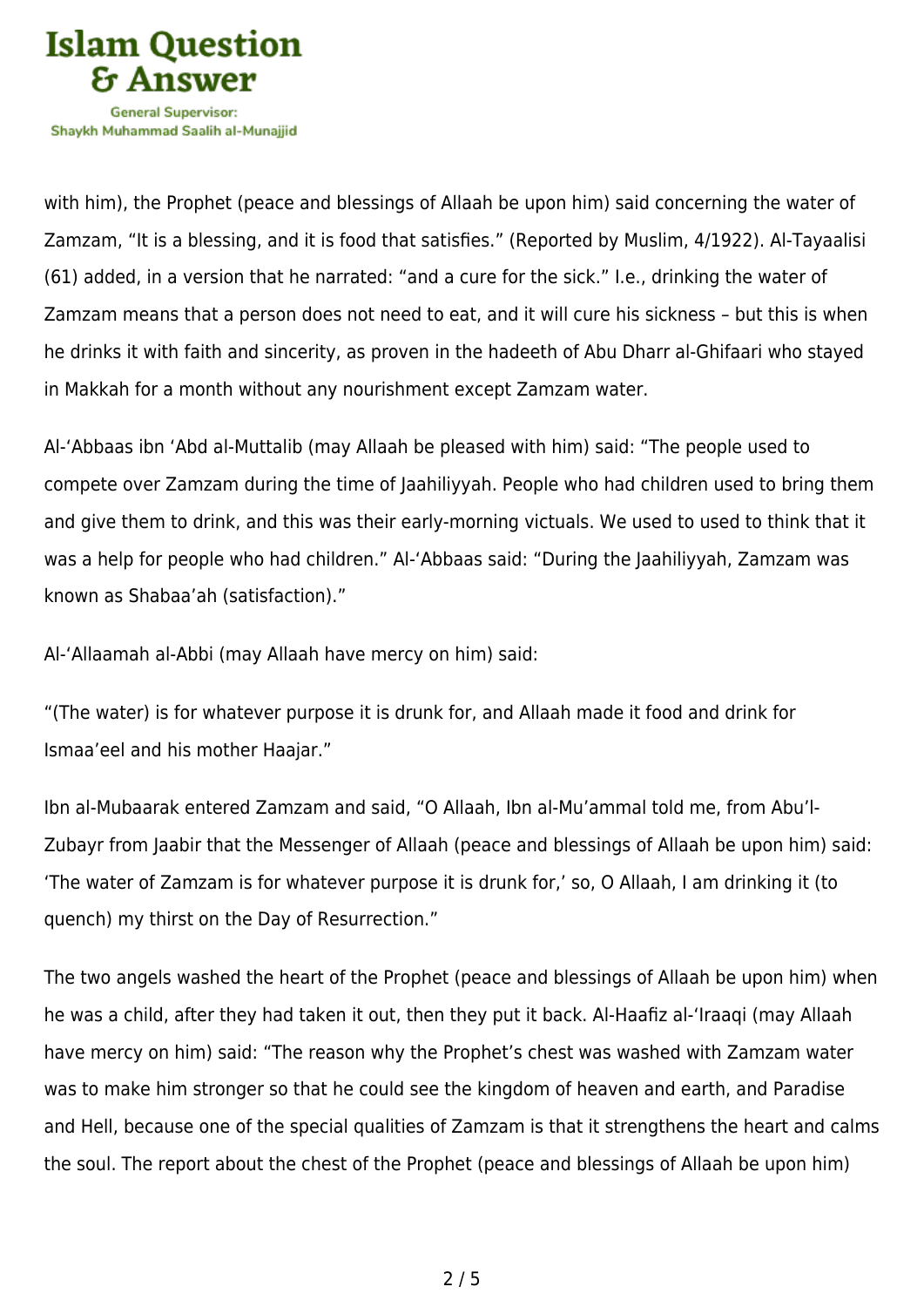

being washed with the water of Zamzam is proven in the hadeeth of Abu Dharr (may Allaah be pleased with him), who reported that the Prophet (peace and blessings of Allaah be upon him) said: "My roof was opened when I was in Makkah, and Jibreel (peace be upon him) came down and opened my chest, then he washed it with Zamzam water. Then he brought a gold basin full of wisdom and faith, poured it into my chest, and closed it up again. Then he took me by the hand and ascended with me into the first heaven."

(Reported by al-Bukhaari, 3/429).

It is sunnah to drink one's fill of Zamzam water and to quench one's thirst.

The fuqaha' have mentioned the etiquette that is mustahabb (recommended) when drinking Zamzam water, such as facing the Ka'bah, saying Bismillah, pausing to take a breath three times, drinking one's fill, praising Allaah after one finishes, and sitting whilst drinking it, as one should do when drinking other kinds of drinks. As regards the hadeeth of Ibn 'Abbaas (may Allaah be pleased with him), who said, "I gave the Prophet (peace and blessings of Allaah be upon him) Zamzam water to drink whilst he was standing,"

(reported by al-Bukhaari, 3/492), it is taken to mean that it is permissible to drink whilst standing, and the disapproval of doing so is understood to mean that it is makrooh. The scholars also recommended that the person who drinks Zamzam water should sprinkle some of it on his head, face and chest, make lots of du'aa' when drinking it, and to drink it for a purpose that will benefit him in this world or the next, because of the hadeeth in which the Prophet (peace and blessings of Allaah be upon him) said: "The water of Zamzam is for whatever purpose it is drunk for." (Reported by Ibn Maajah, 2/1018; see Al-Maqaasid al-Hasanah by al-Sakhaawi, p. 359).

It was reported that when Ibn 'Abbaas (may Allaah be pleased with him) drank from the water of Zamzam, he said: "O Allaah, I ask you for beneficial knowledge, plentiful provision and healing from every disease."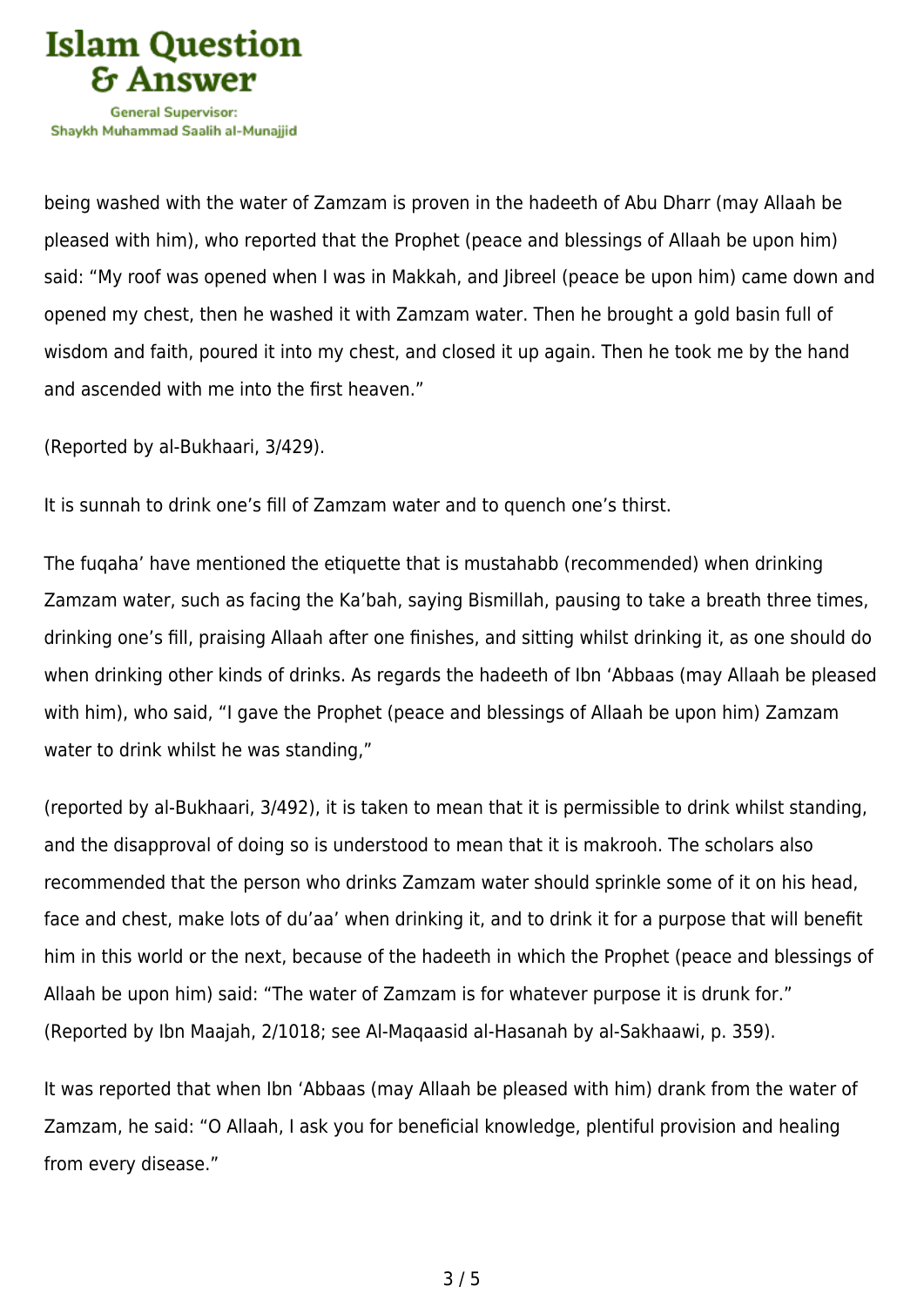

Al-Daynoori reported that al-Humaydi said: "We were with Sufyaan ibn 'Uyaynah, and he told us the hadeeth about the water of Zamzam being drunk for whatever purpose it is drunk for. A man got up and left the gathering, then he came back and said, 'O Abu Muhammad, is the hadeeth which you told us about the water of Zamzam saheeh?' He said, 'Yes.' The man said, 'Just now I drank a bucket of Zamzam so that you would tell me one hundred hadeeths.' Sufyaan said, 'Sit down,' so he sat down and he told him one hundred hadeeths."

Some fuqaha' recommended that people should take some Zamzam water back with them to their countries, because it is a cure for those who seek healing. 'Aa'ishah reported that she took Zamzam water home with her in bottles, and said, "The Messenger of Allaah (peace and blessings of Allaah be upon him) took some of it away with him, and he used to pour it on the sick and give it to them to drink."

(Reported by al-Tirmidhi, 4/37).

The fuqaha' agreed that it is permissible to use Zamzam water to purify oneself, but they advised that it should not be used for any inappropriate purposes such as removing najaasah (impurity) and so on. Al-'Allaamah al-Bahooti (may Allaah have mercy on him) said in his book Kashshaaf al-Qinaa': "Only this (using Zamzam water to remove najaasah) is considered to be makrooh, out of respect, but it is not makrooh to use it to purify oneself, because 'Ali said: 'The Messenger of Allaah (peace and blessings of Allaah be upon him) departed (from Muzdalifah) and called for a bucket of Zamzam water. He drank from it, then did wudoo'. (Reported by 'Abd-Allaah ibn Ahmad with a saheeh isnaad)."

(See Nayl al-Awtaar, Kitaab al-Tahaarah, Baab Tahooriyyat al-Bahr).

Al-Haafiz al-Sakhaawi (may Allaah have mercy on him) said in Al-Maqaasid al-Hasanah:

"Some people said that the virtue (of Zamzam water) remains only so long as it is in its place (of